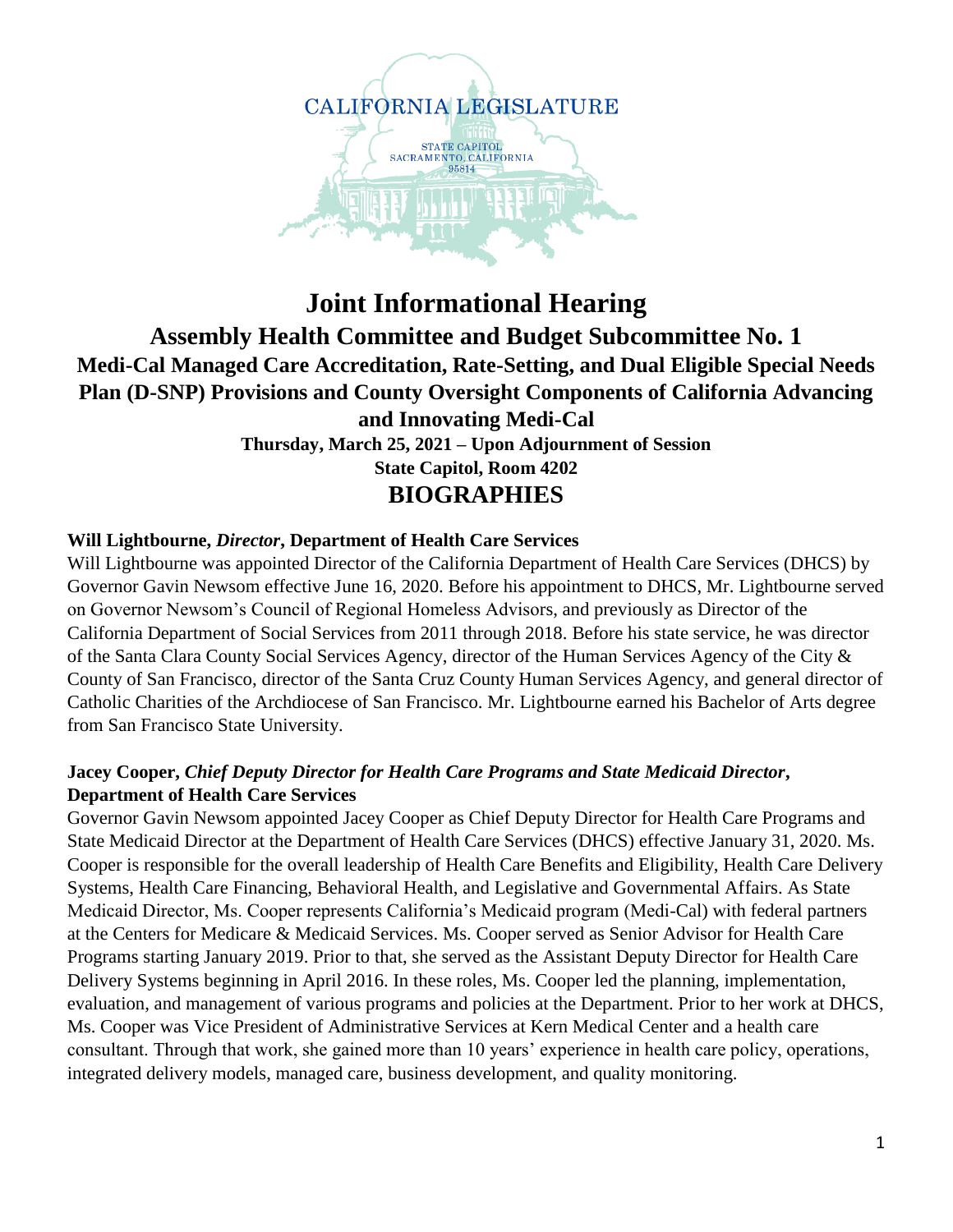# **Katherine Barresi, RN, BSN, PHN, CCM** *Director Care Coordination,* **Partnership HealthPlan of California**

Katherine Barresi is the Director of Care Coordination of Partnership HealthPlan of California, a non-profit county organized health system that ensures Medi-Cal recipients have access to high-quality comprehensive cost-effective health care in 14 Northern California counties. Katherine is a Registered Nurse, certified in Public Health, who works on the design and delivery of basic and complex case management and care coordination activities for the most vulnerable of Californians. Katherine has over seven years of leadership experience in evaluating how health policy translates into the healthcare experiences and outcomes that patients receive. Katherine routinely engages with providers, community partners, advocates and stakeholders to offer support and technical assistance in the areas of case management, healthcare delivery needs, and health policy in order to improve the lives and health of the communities that Partnership serves. In particular, she has provided oversight and guidance in serving the Seniors and Persons with Disabilities population as well as children and families connected with California Children's Services and the plan's implementation of the Whole Child Model. Katherine is certified as a Complex Case Manager by the Commission for Case Manager Certification maintaining ongoing awareness of industry trends, events and legislative changes that impact the case management functions. She is highly versed in health care quality standards such as HEDIS and NCQA requirements, and thoughtfully incorporates these facets into the delivery of case management services for low-income Californians. Mrs. Barresi earned her Bachelors of Science in Nursing from Sonoma State University.

# **Mary June G. Diaz,** *Government Relations Advocate***, California State Council of the Service Employees International Union (SEIU California)**

Mary June represents over 700,000 public and private sector workers including city, county and state employees, nurses, healthcare workers, janitors, social workers, security officers, in-home caregivers, child care providers, court workers, and school and university employees. She works on all Medi-Cal, private commercial health insurance markets, and health care issues and supports SEIU's administrative, budget, and legislative advocacy efforts. Previously, Mary June worked for Health Access California, where she represented health care consumers on consumer protections and Affordable Care Act policy and legislative issues. She has also worked for Alameda County Board of Supervisor Wilma Chan, where she managed and coordinated the county's Health Committee policy and administrative oversight hearings, as well as monitored the county's public, safety-net hospital system. In addition to her local government experience, Mary June worked in state government as an Assembly Fellow and Legislative Aide in the California State Assembly, primarily staffing the health and human services issue areas. Mary June received her bachelors' and double Master of Public Policy and Master of Public Health (MPP/MPH) degrees from UC Berkeley. Go Bears!

#### **Cary Sanders, Senior Policy Director, California Pan-Ethnic Health Network**

Cary Sanders earned a Master of Public Policy from the University of California at Berkeley. Prior to joining CPEHN, Cary worked as a policy analyst for the California Immigrant Policy Center (CIPC) promoting proimmigrant policies that address and respect the needs and contributions of California's diverse immigrant communities and their families. She has also worked as Assistant Policy Director for SEIU United Health Care Workers-West representing over 150,000 health care workers in California and as Policy Director for Services, Immigrant Rights and Education Network (SIREN) in San Jose. Cary is proficient in Spanish after having lived and worked in Guatemala.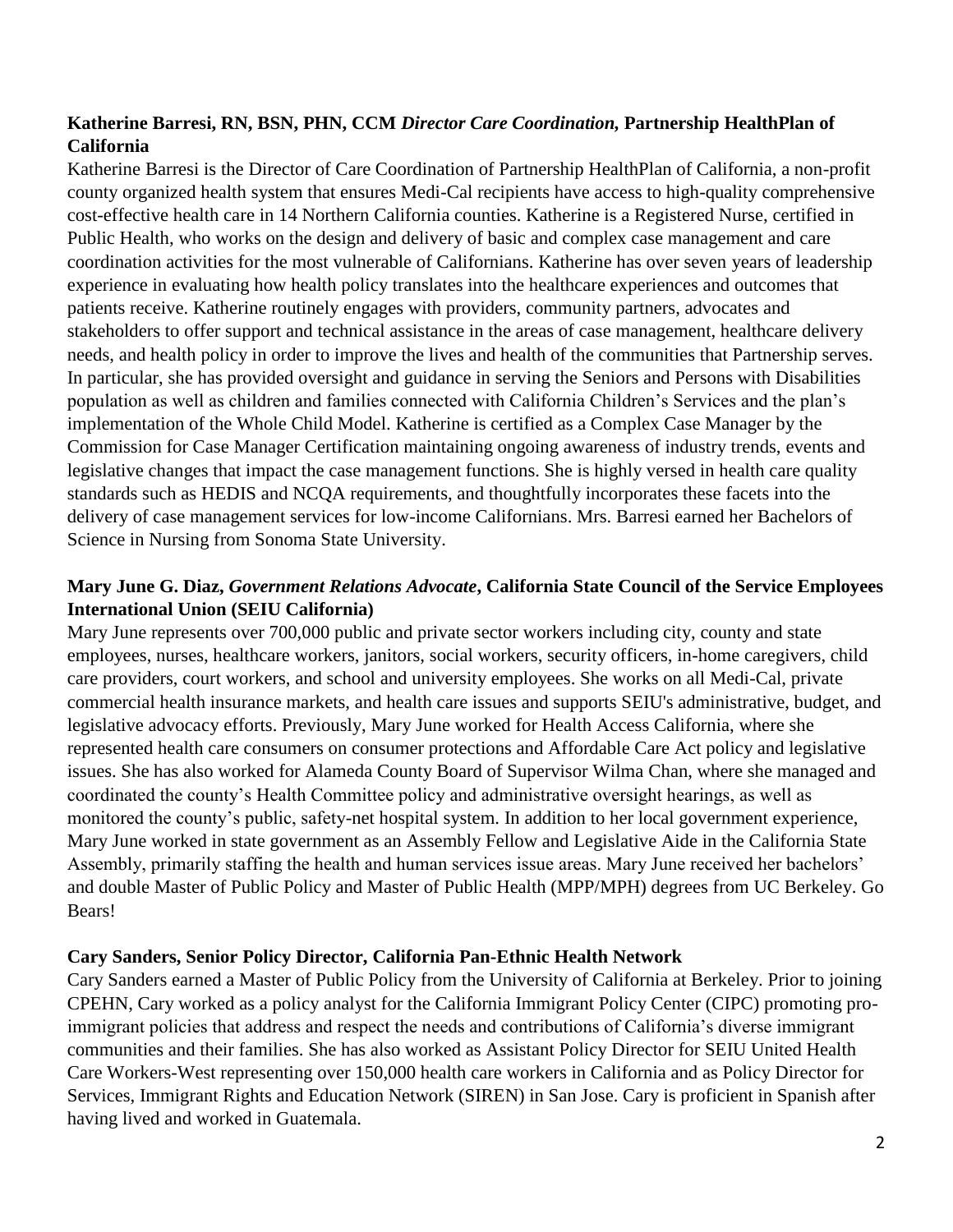#### **Maya Altman,** *Chief Executive Officer***, Health Plan of San Mateo**

Maya Altman has been the CEO of the Health Plan of San Mateo (HPSM) since 2005. HPSM is a government sponsored Medicaid managed care health plan serving approximately 140,000 residents of San Mateo County. HPSM has implemented several innovative programs during her tenure: Cal MediConnect, a federal/ state demonstration for individuals eligible for both Medicaid and Medicare; the Community Care Settings Program to help individuals living in nursing homes find housing and move back into the community; and the Whole Child Model, a program that serves children with severe illnesses or disabilities. Before joining HPSM, Maya worked for San Mateo County Health for 11 years in a variety of positions, eventually serving as the Director of Finance and Administration. She also worked for the Santa Clara County Executive's Office and at a Bay Area consulting firm, Berkeley Planning Associates, specializing in social services, health, and disability issues. Maya received a Bachelor of Arts degree from Bryn Mawr College and a master's degree in Public Policy from the Goldman School of Public Policy at UC Berkeley.

#### **Larry deGhetaldi, MD, Sutter Palo Alto Medical Foundation Santa Cruz CEO**

Dr. deGhetaldi is a Family Physician who has been practicing in Santa Cruz since 1984. He has led the Sutter & Palo Alto Medical Foundations affiliates in that county since 2001. He has served on the DMHC Financial Solvency Board for the past 8 years and has been a physician member of the Central CA Alliance for Health since 2005 (the central coast's managed Medi-Cal plan). A key area of focus for Larry has been on matters related to Medicare and Medicaid payment policies especially as they affect California. He led a coalition that achieved a congressional solution in 2014 to move all physician Medicare payments in CA to geographically become congruent with how CMA pays hospitals in our state. He currently serves on the Integrated Health Care Association's AMP committee that oversees the movement to value for CA's medical groups and health plans and is on the Board of America's Physician's Groups. From Covid to core HEDIS measures and patient experiences, his primary policy goals have been to eliminate disparities within our state across geographies, ethnic groups and payer classes so that all Californians achieve the same high level of outcomes and improvement in health status.

# **Jack Dailey,** *Director of Policy and Training***, Consumer Center for Health Education and Advocacy, a project of the Legal Aid Society of San Diego, Inc.**

Jack Dailey is the Director of Policy and Training at the Consumer Center for Health Education and Advocacy (Consumer Center), a project of the Legal Aid Society of San Diego, Inc. (LASSD). Jack is also the Coordinator of the Health Consumer Alliance (HCA), a state-wide partnership of ten health consumer advocacy programs, supported by the National Health Law Program and Western Center on Law and Poverty. HCA provides comprehensive health consumer advocacy services in all of California's 58 counties and translates the lessons learned from individual case work into local and statewide policy and systems advocacy. Since 2014, LASSD and four HCA partner legal services organizations have served as the local and independent Cal MediConnect Ombuds Services Program as contracted by the Department of Health Care Services (DHCS). In each of the 7 CMC demonstration counties, the Ombuds program supports and assists CMC members and CMC-eligible consumers obtain needed services and care. Since graduation from the University of San Diego School of Law in 2004, Jack has worked as a public benefits attorney at LASSD. During the first two years of his career he received an Equal Justice Works Fellowship for a project he created called the Disabled Homeless Outreach Project.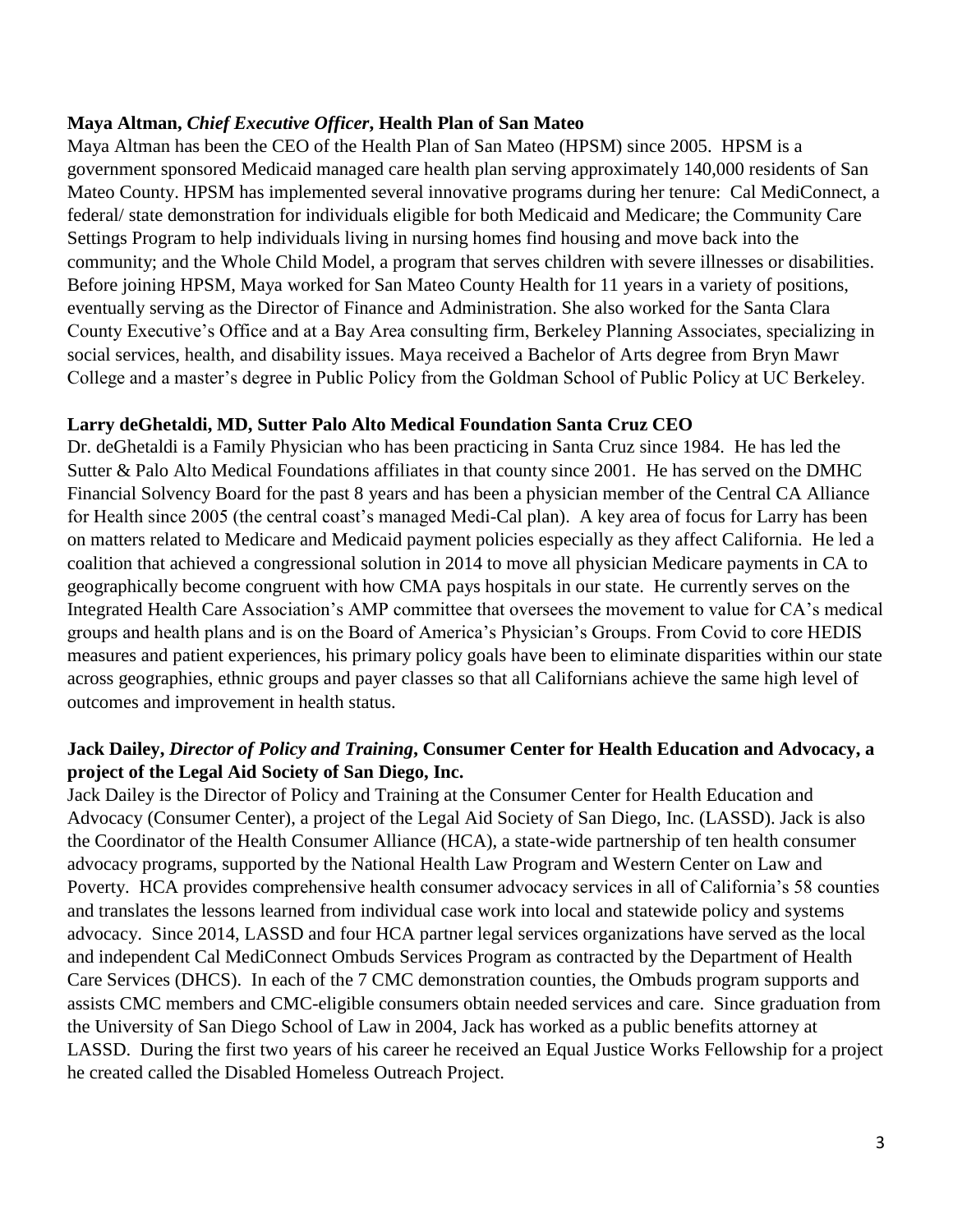**Eve Gelb, MPH, Senior Vice President, Member and Community Health, SCAN Health Plan®** Eve Gelb joined SCAN in 1997. As Senior Vice President, Member and Community Health, Ms. Gelb is responsible for all care management and care coordination for all of SCAN's products including special needs plans, Medicare Advantage and SCAN's community service organization, Independence at Home. These are the areas that deliver the SCAN Model of Care, caring for the whole person. Ms. Gelb has more than 20 years of health care experience, previously working at Texas Children's Hospital in Houston where she built asthma education programs and primary care networks for low income children. Ms. Gelb earned her Master of Public Health degree from Tulane University and has a Bachelor of Arts degree from the University of California, Los Angeles.

## **Cathy Senderling-McDonald,** *Executive Director Officer***, County Welfare Directors Association of California**

Cathy Senderling-McDonald was named Executive Director of CWDA, effective January 1, 2021, following the retirement of long-time Executive Director Frank Mecca. In this role, she leads the association staff in working with the CWDA Board of Directors and partner organizations to promote legislative, budget and policy changes that improve human services programs and the delivery of those services. Cathy served as the Deputy Executive Director from 2010 through 2020. She joined CWDA in 2000 as the association's legislative advocate and later became senior legislative advocate until her promotion to deputy executive director. Prior to joining CWDA, she served as the California Senate Budget Committee consultant for social services programs and a fiscal and policy analyst for the California Legislative Analyst's Office. She has a bachelor's degree in Journalism from the University of Missouri at Columbia, and a master's degree from the Heinz School of Public Policy and Management in Pittsburgh, Pennsylvania. On the national level, Cathy sits on the Board of the National Association of Counties (NACo), is Immediate Past President of the National Association of County Human Services Agencies, and is Vice Chair of the Subcommittee on Aging of the NACo Human Services and Education Steering Committee, of which she is a longtime member.

#### **Michelle Gibbons,** *Executive Director***, County Health Executives Association of California**

Michelle Gibbons is the Executive Director of the County Health Executives Association of California, representing local health departments throughout the state. Local health departments administer various programs on behalf of the state, including the California' Children's Services program. During her time at CHEAC, Ms. Gibbons served on the CCS Advisory Group and other key stakeholder groups. Prior to her role at CHEAC, Ms. Gibbons served as a legislative analyst at the California State Association of Counties and in various capacities at the Department of Health Care Services.

#### **Cathren Cohen,** *Staff Attorney***, National Health Law Program**

Cathren Cohen (she/her) is a Staff Attorney in the National Health Law Program's Los Angeles offices. Cathren engages in federal and state level policy and administrative advocacy to advance access to high quality health care for low-income and underserved individuals, with a particular focus on behavioral health care, substance use disorder treatment, the needs of youth in foster care, and barriers to access for LGBTQ individuals and reproductive health care. Before joining the National Health Law Program, Cathren was a Law Fellow with Lambda Legal's Youth in Out-of-Home Care Project, where she advocated for the rights of LGBTQ youth and families involed in child welfare, juvenile justice, and homelessness systems of care. Cathren has a J.D. from New York University School of Law and a B.A. from UCLA.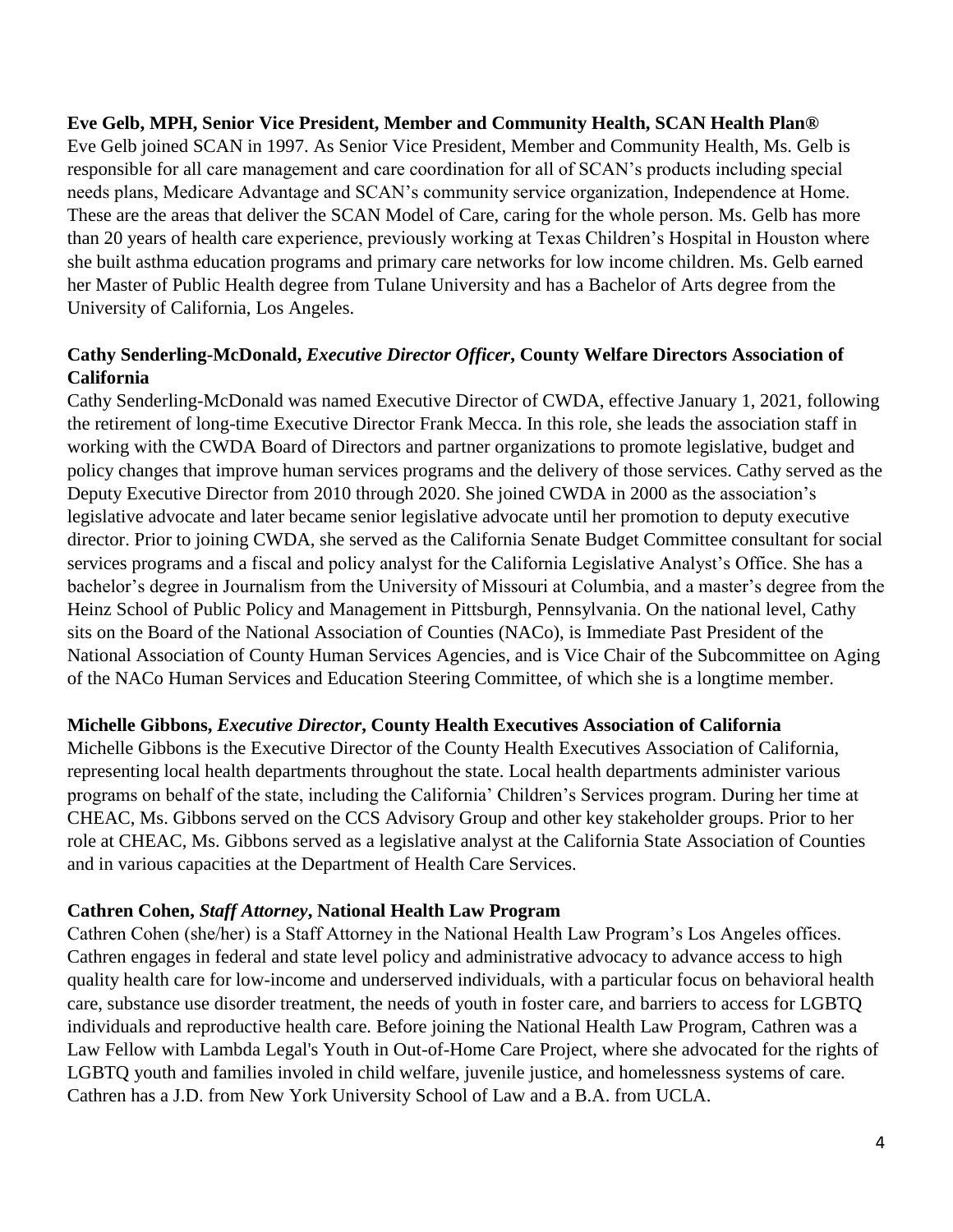#### **Skyler Rosellini,** *Senior Attorney***, National Health Law Program**

Skyler Rosellini (he/him) is a Senior Attorney in the National Health Law Program's Los Angeles office, where he joined in 2020. Skyler's expertise includes eligibility, enrollment and retention of health coverage, LGBTQIA+ health, due process, and medical debt. At the National Health Law Program, Skyler provides technical assistance, advocate training, and policy advocacy on these issue areas. Prior to joining the National Health Law Program, Skyler was a staff attorney for Bay Area Legal Aid where he represented low income clients to fight barriers to health access. Skyler received his J.D. from the University of La Verne College of Law.

#### **Dharia McGrew,** *Senior Legislative Advocate***, California Dental Association**

Dharia McGrew is the Senior Legislative Advocate at the California Dental Association, where her work focuses primarily on the Medi-Cal Dental program and matters of public health. She has previously served as a consultant to the Assembly Health Committee and a CCST Science & Technology Policy Fellow. Prior to starting a new career in health care policy, she spent 15 years as a laboratory scientist studying inherited retinal degeneration and cancer biology. She earned a PhD from Brandeis University and undergraduate degree from Mount Holyoke College.

## **Sarah Hesketh,** *Senior Vice President of External Affairs,* **California Association of Public Hospitals and Health Systems**

Sarah Hesketh is the Senior Vice President of External Affairs at the California Association of Public Hospitals and Health Systems (CAPH). CAPH is a non-profit trade association that represents California's 21 public health care systems, which serves as the core of the state's health care safety net. Ms. Hesketh leads the organization's advocacy work that includes helping advance the organization's policy work and legislative platform, and building relationships with key stakeholders at the state and federal level. In 2015, she helped lead CAPH's advocacy effort to secure another Medicaid waiver for California, which provides \$7 billion in funding to improve care in the Medi-Cal program. Prior to joining CAPH in 2011, Ms. Hesketh was the Director of Health Care Policy and Community Development at Working Partnerships USA, a nonprofit organization in San Jose CA, where she helped develop and implement local health coverage programs for low-income families, passed a living wage ordinance for 5,000 workers at the San Jose Airport, and helped advance multiple local ballot measures to support the county's public hospital system. She has a Masters in Applied Economics and Finance, and Bachelors in Global Economics from the University of California, Santa Cruz.

#### **Sherreta Lane,** *Senior Vice President, Finance Policy***, District Hospital Leadership Forum**

Sherreta Lane joined the District Hospital Leadership Forum (DHLF) in November 2011 and her primary role is to develop federal and state financial/reimbursement policy on behalf of California's district and municipal hospitals. She works closely with each of the Forum members to better understand their challenges and identify opportunities related to various state and federal initiatives (such as the implementation of health care reform, state budget challenges, supplemental payment programs, including waiver and state plan amendment programs). She also works with members and regulators to ensure a smooth transition operationally as changes (primarily related to finance and reimbursement) are implemented that impact California's hospitals. Prior to joining the firm, Sherreta spent more than 25 years representing hospitals. Most recently she was the Vice President, Finance Policy and Economic Analysis for the California Children's Hospital Association where she represented the eight private not-for-profit children's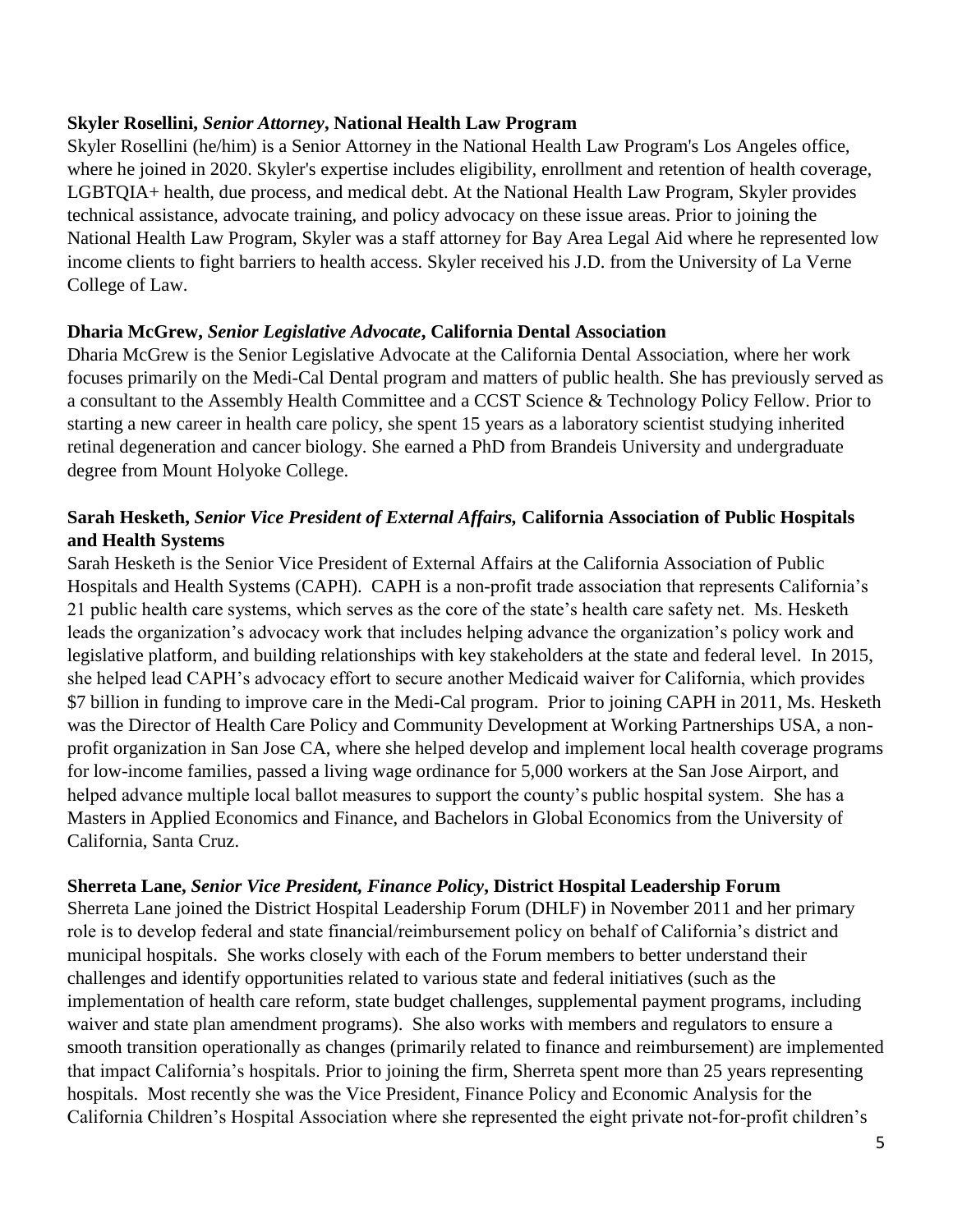hospitals serving the health care needs of California's seriously ill and injured children. From 1987 until 2007, Ms. Lane was the Vice President of Reimbursement for the California Hospital Association (CHA), the statewide trade association representing hospitals. In this capacity, she was a member of the association's representation and advocacy team and represented hospitals before the Legislature and Administration on issues such as charity care implementation, financial data transparency, government and commercial payer reimbursement issues, operational challenges facing hospitals and safety-net funding mechanisms.

#### **Katie Andrew,** *Senior Health Policy and Outreach Associate* **Children Now**

Katie Andrew brings over a decade of project management, technical assistance, program evaluation, research, and training experience. In her previous position she served as a technical assistance lead for a large federal comprehensive content center, where she was responsible for training development, as well as synthesizing promising practices and policy trends. She also led the development and implementation of the center's two online communities of practice, which brought together state education agency staff and researchers in policy discussions and problem-solving activities around a variety of topics pertaining to education leadership. Ms. Andrew has also conducted an environmental scan of health activities targeting girls for the purpose of developing a national health and wellness initiative. Her work at Children Now focuses on supporting policy education, advocacy, and outreach efforts to improve oral health care quality and access for Children in California. Outside of her work at Children Now, she works on issues related to adolescent empowerment, healthy relationship building, and commercially sexually exploited youth. Ms. Andrew earned her Ed.M. in Sociology and Education with a focus on Health Promotion and Policy from Columbia University's Teachers College, and holds a BA in Sociology with a minor in Public Policy from the University of California, Berkeley.

# **David Kane,** *Staff Attorney***, Western Center on Law & Poverty**

David Kane is a Staff Attorney with Western Center's Health Team, with a focus on administrative advocacy, litigation, and support for California's health care advocacy community. Previously, he was an attorney at Neighborhood Legal Services of Los Angeles County's Health Consumer Center. David received his J.D. from the UCLA School of Law and his B.S. from Northwestern University.

# **Ned Resnikoff,** *Fiscal and Policy Analyst***, Legislative Analyst's Office**

Ned Resnikoff is a Fiscal and Policy Analyst at the Legislative Analyst's Office (LAO)—the California Legislature's designated nonpartisan fiscal and policy advisor. At the LAO, he specializes in health care issues, with a particular focus on Medi-Cal (California's state Medicaid program), with emphasis in enrollment and eligibility issues, long-term care, and county administration. Ned also covers children's medical services and Covered California for LAO. He completed his undergraduate studies at New York University and holds a Master of Public Policy Degree from the Goldman School of Public Policy at the University of California, Berkeley.

# **Ben Johnson,** *Principal Fiscal and Policy Analyst***, Legislative Analyst's Office**

Ben Johnson is a Principal Fiscal and Policy Analyst at the Legislative Analyst's Office of the California Legislature, where he covers health care issues. Ben's work generally focuses on Medi-Cal. In particular, Ben specializes on fiscal and policy issues related to managed care financing and oversight, hospital financing, and pharmaceuticals. Ben holds a Master of Public Policy from the University of Michigan.